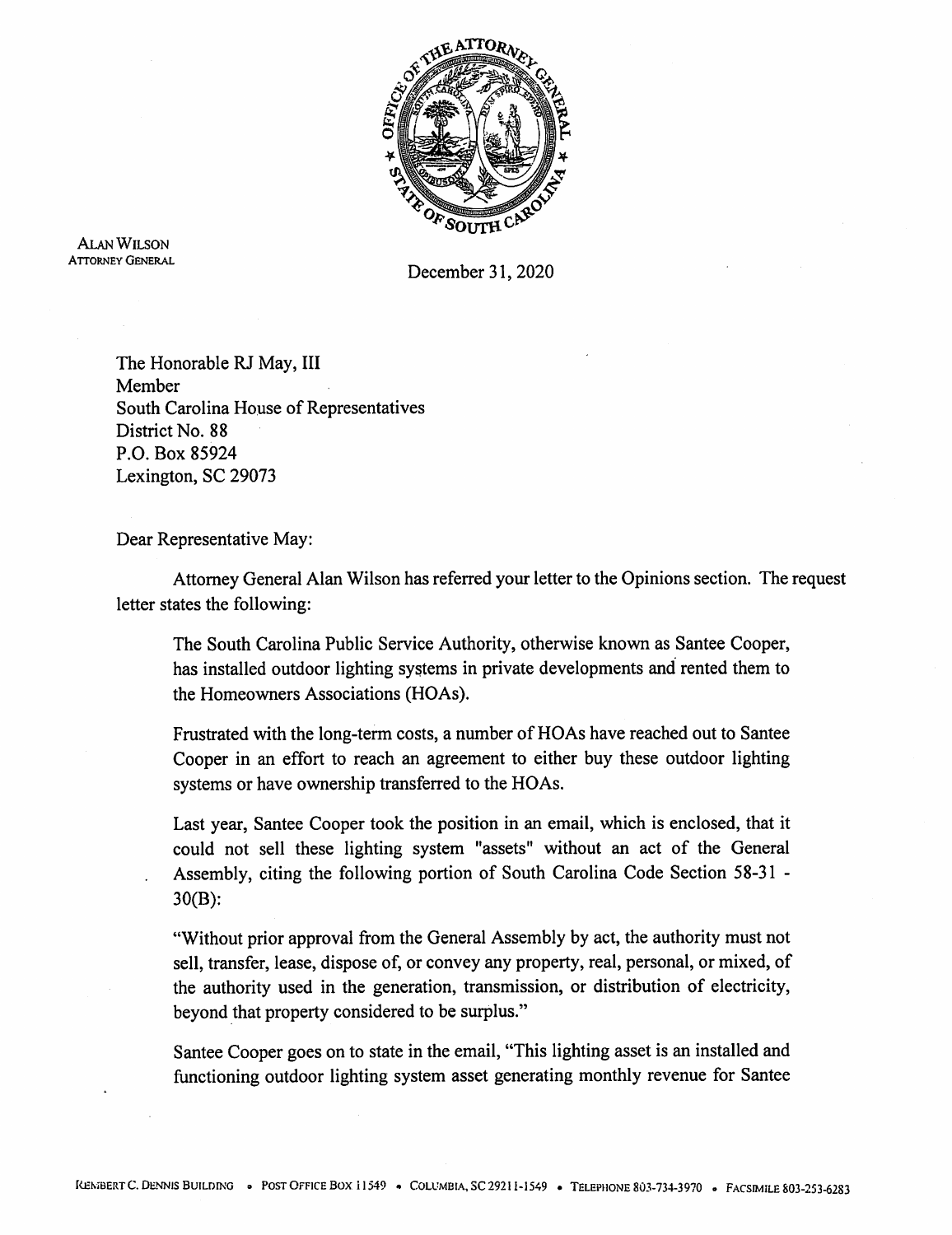Cooper, and does not meet the statutory definition of 'surplus.' It is also neither obsolete nor scrap material."

<sup>I</sup> am seeking an opinion as to whether Code Section 58-31 -30(B) applies to these outdoor lighting system rental agreements between Santee Cooper and HOAs.

If the code section applies, it would seem the General Assembly is required to provide "prior approval ... by act," not only to the sale of these lighting system assets owned by Santee Cooper, but also for Santee Cooper to enter into rental agreements with HOAs for these lighting systems to start with. If the General Assembly has not approved by act Santee Cooper entering into these lighting system rental agreements with HOAs if required under 58-31-30(B), are these rental agreements invalid?

## Law/Analysis

It is this Office's opinion that <sup>a</sup> court would likely hold S.C. Code § 58-31 -30(B) does not require an act of the General Assembly for Santee Cooper to sell an outdoor lighting system to <sup>a</sup> HOA. Initially, it should be noted that this opinion assumes the facts presented in the request letter as this Office does not have the authority of <sup>a</sup> court to find facts in an opinion. The request letter and attached email do not describe the lighting system other than to mention that there are different options regarding "poles and/or lights" which may adjust the costs of the lighting system. There is no indication that the lighting system at issue contains solar cells or is otherwise capable of generating electricity. Bearing that in mind, this opinion will next turn to the rules of statutory construction, the text of section 5-31 -30(B), and its relevant legislative history to analyze what property conveyances require the prior approval of the General Assembly.

Statutory construction of the South Carolina Code of Laws requires a determination of the General Assembly's intent. Mitchell v. City of Greenville, 411 S.C. 632, 634, 770 S.E.2d 391, 392 (2015) ("The cardinal rule of statutory interpretation is to ascertain and effectuate the legislative intent whenever possible."). Where <sup>a</sup> statute's language is plain and unambiguous, "the text of <sup>a</sup> statute is considered the best evidence of the legislative intent or will." Hodges v. Rainey, 341 S.C. 79, 85, <sup>533</sup> S.E.2d 578, <sup>581</sup> (2000). Further, "[a] statute as <sup>a</sup> whole must receive <sup>a</sup> practical, reasonable and fair interpretation consonant with the purpose, design, and policy of lawmakers." State v. Henkel, 413 S.C. 9, 14, 774 S.E.2d 458, 461 (2015), reh'g denied (Aug. 5, 2015). Where statutes deal with the same subject matter, it is well established that they "are in pari materia and must be construed together, if possible, to produce <sup>a</sup> single, harmonious result." Penman v. Citv of Columbia. <sup>387</sup> S.C. 131, 138,691 S.E.2d 465, <sup>468</sup> (2010).

The powers granted to Santee Cooper in section 58-3 <sup>1</sup> -30 have been amended several times since its enabling legislation in 1934. See 1934 (38) 1507. However, the quoted restriction on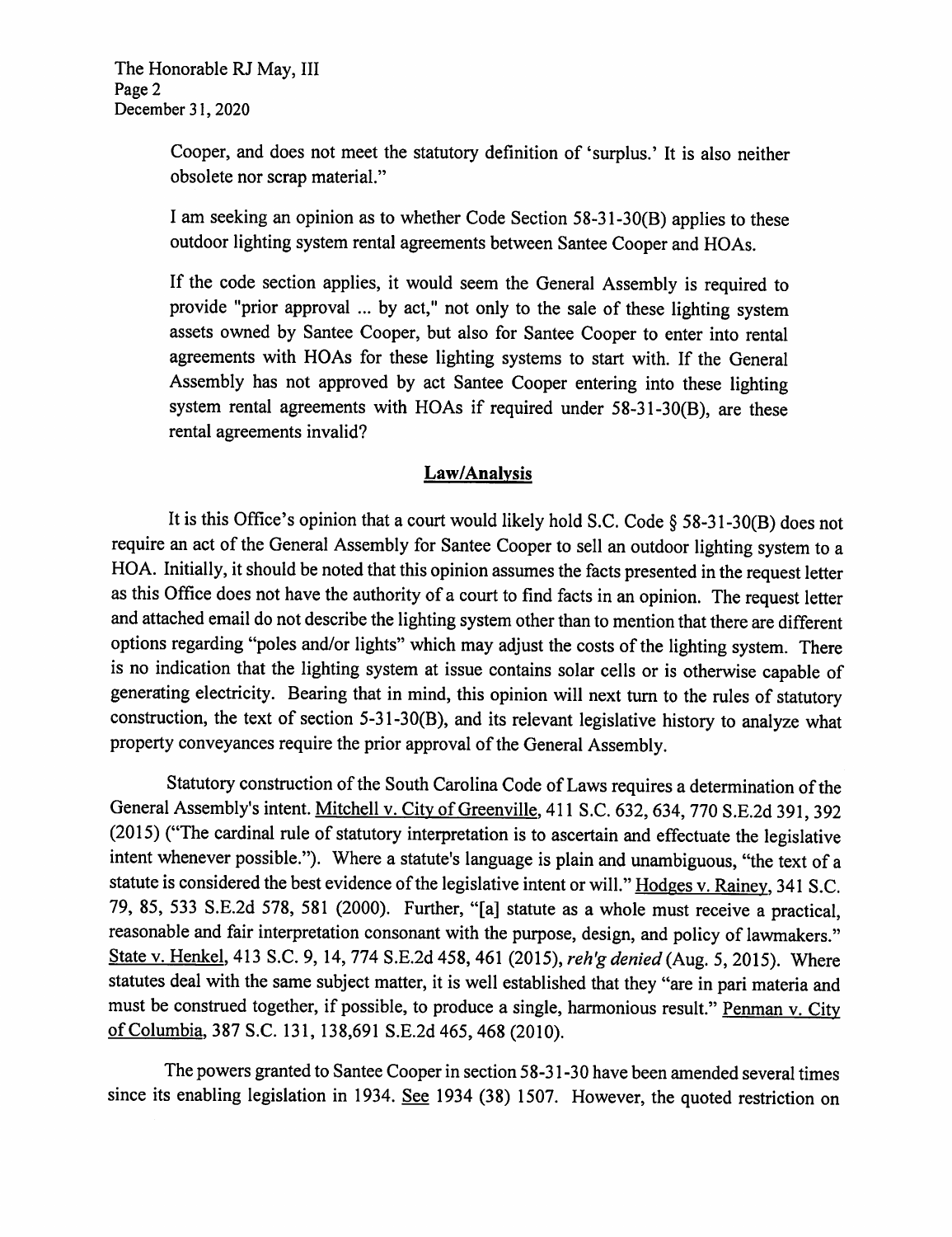The Honorable RJ May, III Page 3 December 31, 2020

transferring property was only relatively recently adopted in 2005. See <sup>2005</sup> Act No. 137, § 6. Prior to the <sup>2005</sup> Act, the South Carolina Supreme Court interpreted section 58-3 <sup>1</sup> -30(B), formerly at 1962 Code § 59-3, as follows:

Section 59—3(4) grants the Authority the power:

'To acquire, purchase, hold, use, lease, mortgage, sell, transfer, and dispose of any property, real, personal or mixed, or any interest therein.'

This is further explained in the final paragraph of Section <sup>59</sup>—3, which provides:

'The powers herein conferred upon the board of directors shall not be construed to give the board of directors the power to sell, except by way of mortgage or deed of trust, all of the physical property of the Authority, but the board of directors mav sell any surplus property which it may acquire and which said board of directors shall deem not to be necessary for the purpose of the development.'

The words 'acquire' and 'purchase', as set forth in the statutory provision quoted above, refer to methods of acquisition. Those words are followed by the words 'hold' and 'use', referring to methods of occupancy. It, therefore, follows that the words 'lease, mortgage, sell, transfer and dispose' refer to methods of disposition. Accordingly, <sup>I</sup> find that [Santee Cooper] is granted the specific statutory authority to buy, sell and dispose of by lease any property, real, personal, or mixed, or any interest therein.

Cooper v. S.C. Pub. Serv. Auth.. <sup>264</sup> S.C. 332, 338-39, <sup>215</sup> S.E.2d 197, <sup>200</sup> (1975) (emphasis added).

The 2005 Act articulates a method that allows Santee Cooper to dispose of property other than that considered surplus with the General Assembly's approval. In relevant part, the <sup>2005</sup> Act is titled, "An Act ... to amend Section 58-31-30, as amended, relating to the powers of the Public Service Authority, so as to prohibit the authority from disposing of certain property without prior approval of the General Assembly or from inquiring into the feasibility of disposing of its property  $\ldots$  2005 Act No. 137 (emphasis added). As amended, section 58-31-30(B) now reads:

(B) The powers conferred by subsection (A) upon the board of directors may not be construed to give the board of directors the power to sell, lease, or dispose of, except by way of mortgage or deed of trust, all of the property, real, personal, or mixed, of the authority, but the board of directors may sell, lease, or dispose of any surplus property which it may acquire and which the board of directors deems not to be necessary for the purpose of the development. Without prior approval from the General Assembly bv act, the authority must not sell, transfer, lease, dispose of or convey any property, real, personal, or mixed, of the authority used in the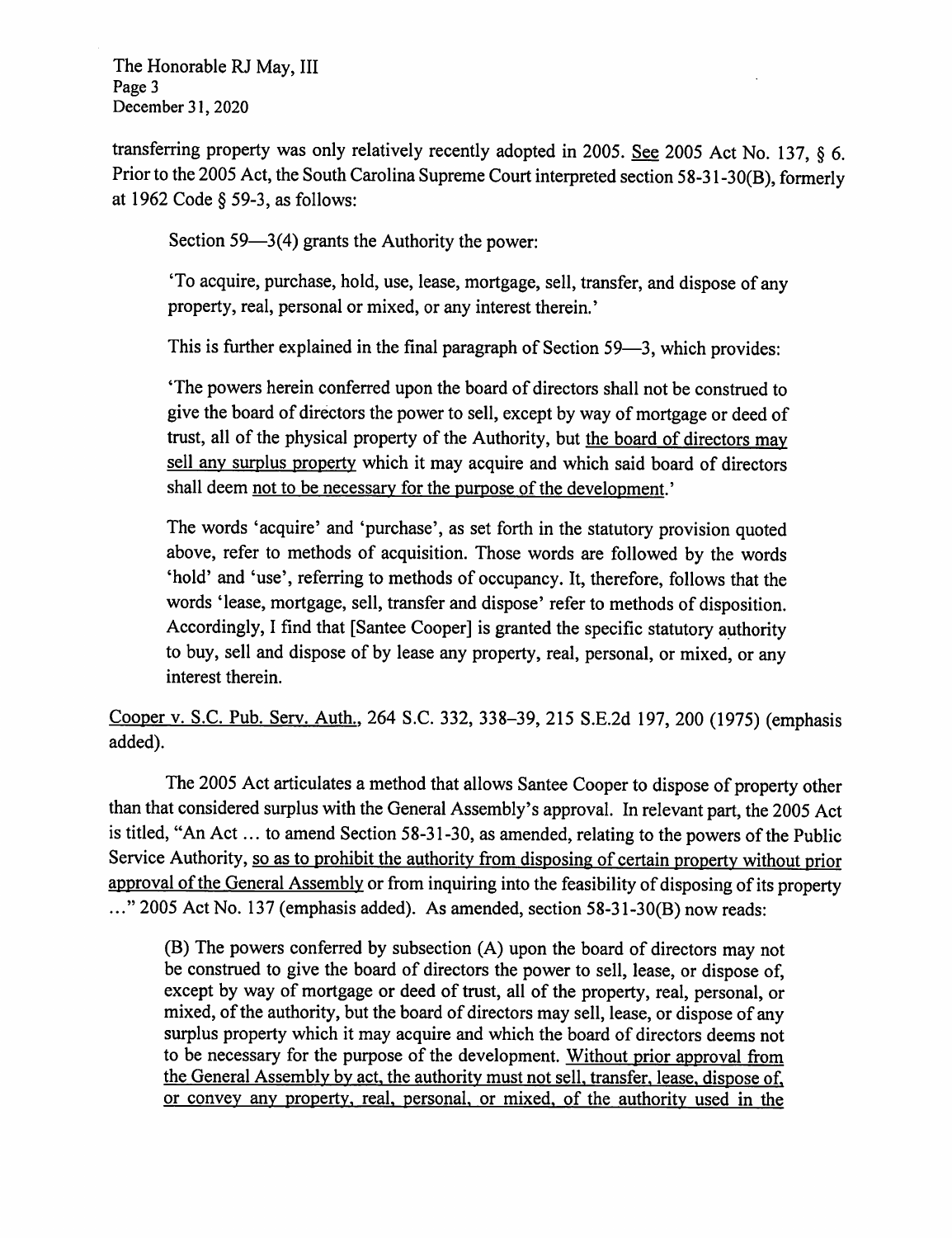generation, transmission, or distribution of electricity, beyond that property considered to be surplus. However, the authority may lease property owned by the authority, including property within the authority's Federal Energy Regulatory Commission Project boundaries, provided the lease does not substantially or materially impair its ability to meet electricity generation, transmission, and distribution needs of its ongoing operation including an adequate reserve capacity and such growth in needs as reasonably may be forecasted. Further, the lease must be in the best interests of the authority as defined in Section 58-31-55(A)(3).  $\dddotsc$ 

S.C. Code Ann. § 58-31-30 (2015) (emphasis added). The statutory language interpreted by the Cooper Court remains unaltered and continues to allow Santee Cooper to dispose of property "deem[ed]not to be necessary for the purpose of the development," as determined by its board of directors. Id. However, the language added by the 2005 Act clarifies that non-surplus property held by Santee Cooper, "real, personal, or mixed," that is "used in the generation, transmission, or distribution of electricity" cannot be disposed of without prior approval from the General Assembly. Id. This plain language indicates that Santee Cooper may still dispose of property that its board of directors finds to be surplus or unnecessary "for the purpose of the development." Id. Further, the 2005 Act contains an exception to the requirement for General Assembly preapproval by explicitly permitting Santee Cooper to lease property so long as "the lease does not substantially or materially impair its ability to meet electricity generation, transmission, and distribution needs" including a reserve capacity to meet reasonable growth forecasts. Id.

The above emphasized language in section 58-31 -30(B) is quoted in both the request letter and the email attachment. Again, this sentence relates to property that is "used in the generation, transmission, or distribution of electricity" and is not considered surplus. The request letter quotes the following explanation for why lighting system may not be sold. "This lighting asset is an installed and functioning outdoor lighting system asset generating monthly revenue for Santee Cooper, and does not meet the statutory definition of 'surplus.'" Presumably, the explanation is that any property owned by Santee Cooper which is "generating monthly revenue" is included within the category of "generation" and, therefore, requires a legislative act before Santee Cooper is authorized to dispose of it. However, this broad reading of "generation" ignores its context within the rest of section 58-31-30(B); namely that the phrase "generation, transmission, or distribution of electricity" refers to process of manufacturing electricity. See JOEL B. EISEN ET AL., Energy, Economics and the Environment 66 (Robert C. Clark et al. eds., 4th ed. 2015) ("The physical equipment of a modern electric power system is divided into three basic categories: generation, transmission and distribution."). In general, these three categories are understood as follows:

Most electricity is generated by large and immovable power plants, making it necessary to transport electricity from the generating plant site to the ultimate consumer. The transmission system (or "grid") accomplishes this task with an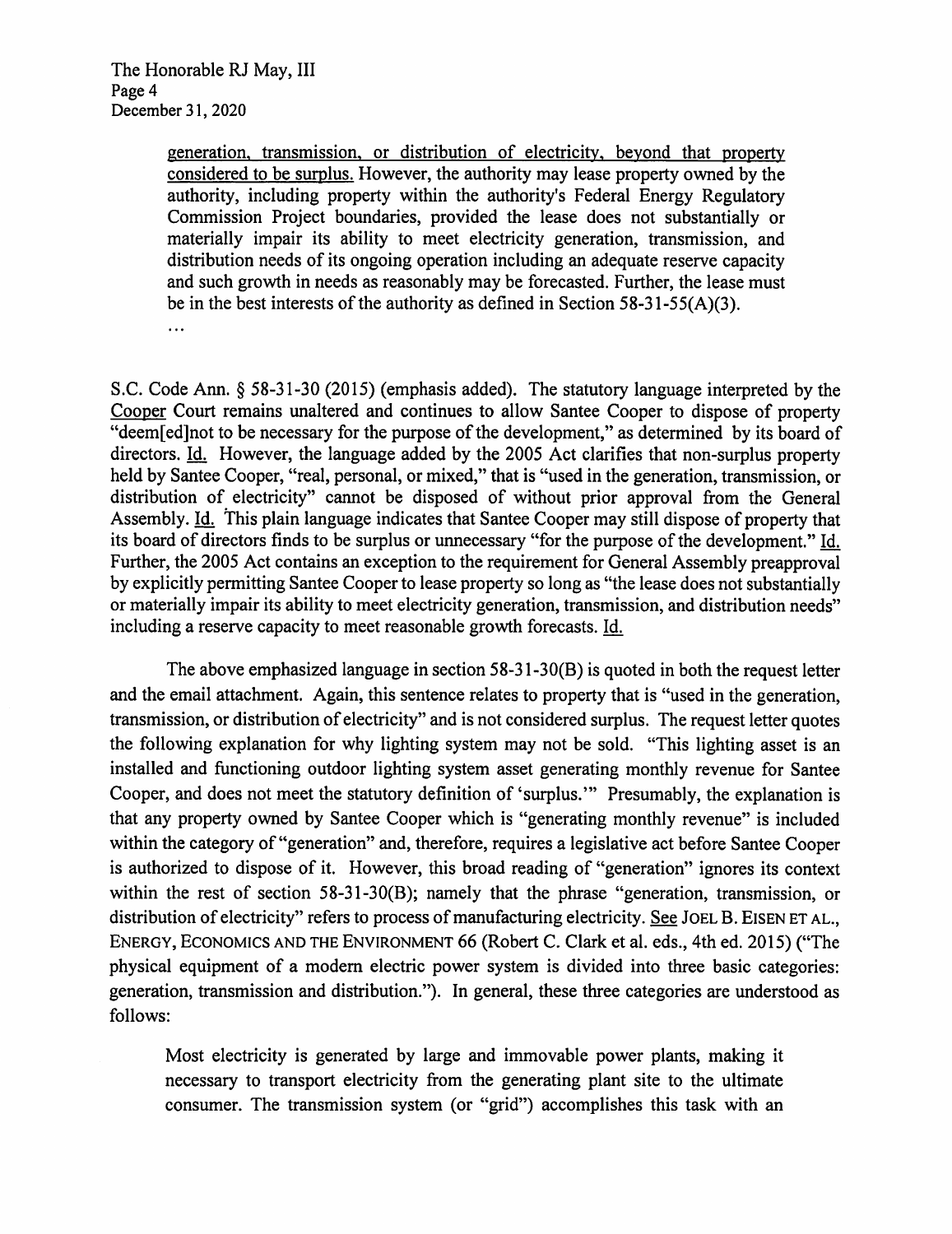interconnected system of lines, distribution centers, and control systems. Transmission lines are the lines commonly called "high voltage" lines placed on high towers along wide rights of way. ...

 $\dddotsc$ 

The distribution system consists of substations, poles, and wires common to many neighborhoods as well as underground lines found in many other areas. ...

Id. at 68-69. This understanding of the phrase "generation, transmission, or distribution of electricity" harmonizes with Santee Cooper's other listed powers within the same statute. For instance, subsection (A)(7) authorizes Santee Cooper

to build, acquire, construct, and maintain power houses and any and all structures, ways and means, necessary, useful or customarily used and employed in the manufacture, generation, and distribution of water power, steam electric power, hydroelectric power, and any and all other kinds of power, including power transmission lines, poles, telephone lines, substations, transformers, and generally all things used or useful in the manufacture, distribution, purchase, and sale of power generated by water, steam, or otherwise.

S.C. Code § 58-31-30(A)(7). Similarly, subsection (A)(8) authorizes Santee Cooper "to manufacture, produce, generate, transmit, distribute, and sell water power, steam electric power, hydroelectric power, or mechanical power within and without the State of South Carolina." S.C. Code § 58-31 -30(A)(8). When subsection (B) is read in context with the listed powers in subsection (A), it appears that the General Assembly intended that the property requiring legislative approval for its disposition would not extend to all property that may generate revenue, but only to property which is involved in the generation, transmission, and distribution of electricity.

As noted at the outset of this opinion, the lighting systems at issue have not been comprehensively described. There is, however, no indication that the lighting systems are capable ofgenerating electricity. Because the email attachment lists "poles" as <sup>a</sup> component ofthe lighting system, it may be argued that the lighting systems are encompassed in either the transmission or distribution systems. However, that determination requires findings of fact which are beyond the scope of this Office's opinions.

Finally, the request letter asks about Santee Cooper's ability to lease lighting systems without prior approval of the General Assembly under section 58-31-30(B) if the company maintains these systems are unable to be sold according to the same section. As described above, it is this Office's opinion that <sup>a</sup> court would interpret the final sentence of the first paragraph in section 58-31-30(B) as an exception to the preapproval requirement for leasing non-surplus